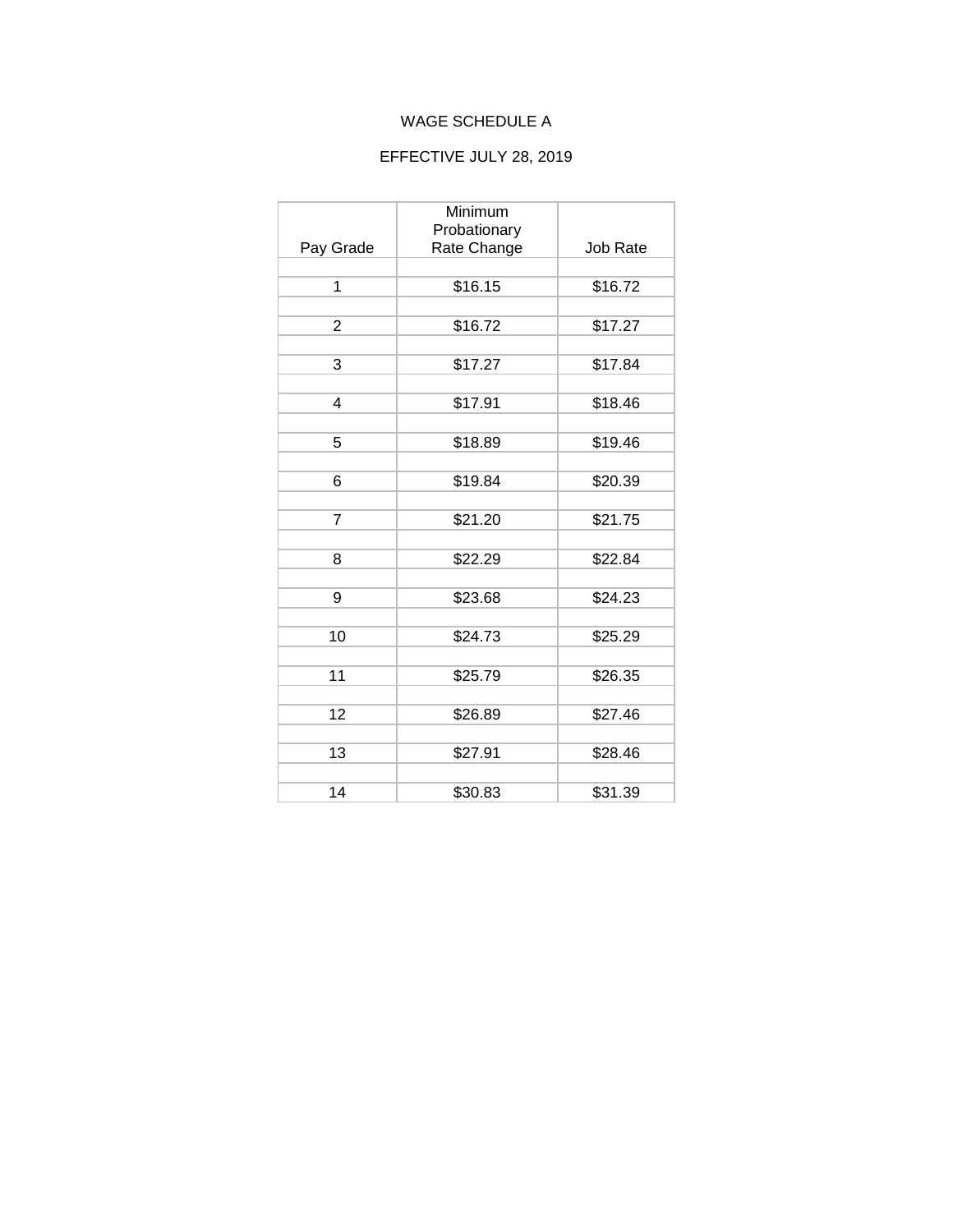### WAGE SCHEDULE B

# EFFECTIVE JULY 26, 2020

|                | Minimum      |          |
|----------------|--------------|----------|
|                | Probationary |          |
| Pay Grade      | Rate Change  | Job Rate |
|                |              |          |
| 1              | \$16.47      | \$17.05  |
|                |              |          |
| 2              | \$17.05      | \$17.62  |
|                |              |          |
| 3              | \$17.62      | \$18.20  |
|                |              |          |
| 4              | \$18.27      | \$18.83  |
| 5              | \$19.27      | \$19.85  |
|                |              |          |
| 6              | \$20.24      | \$20.80  |
|                |              |          |
| $\overline{7}$ | \$21.63      | \$22.18  |
|                |              |          |
| 8              | \$22.74      | \$23.29  |
|                |              |          |
| 9              | \$24.15      | \$24.72  |
|                |              |          |
| 10             | \$25.22      | \$25.79  |
| 11             | \$26.31      | \$26.88  |
|                |              |          |
| 12             | \$27.43      | \$28.00  |
|                |              |          |
| 13             | \$28.47      | \$29.03  |
|                |              |          |
| 14             | \$31.45      | \$32.02  |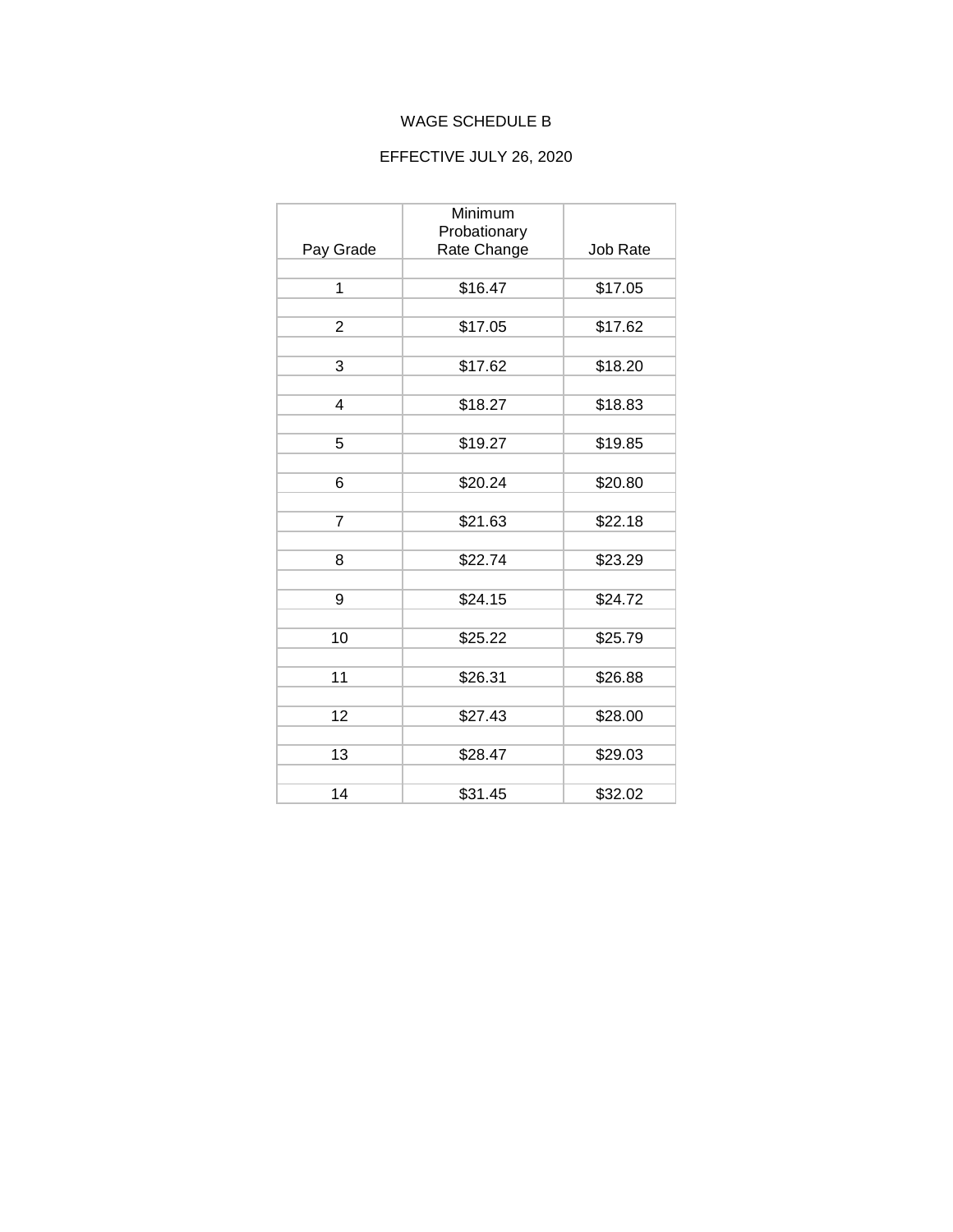## WAGE SCHEDULE C

# EFFECTIVE JULY 25, 2021

|                | Minimum<br>Probationary |          |
|----------------|-------------------------|----------|
| Pay Grade      | Rate Change             | Job Rate |
|                |                         |          |
| 1              | \$16.96                 | \$17.56  |
|                |                         |          |
| $\overline{2}$ | \$17.56                 | \$18.15  |
|                |                         |          |
| 3              | \$18.15                 | \$18.75  |
| 4              | \$18.82                 | \$19.39  |
|                |                         |          |
| 5              | \$19.85                 | \$20.45  |
| 6              | \$20.85                 | \$21.42  |
|                |                         |          |
| $\overline{7}$ | \$22.28                 | \$22.85  |
|                |                         |          |
| 8              | \$23.42                 | \$23.99  |
| 9              | \$24.87                 | \$25.46  |
|                |                         |          |
| 10             | \$25.98                 | \$26.56  |
|                |                         |          |
| 11             | \$27.10                 | \$27.69  |
|                |                         |          |
| 12             | \$28.25                 | \$28.84  |
| 13             | \$29.32                 | \$29.90  |
|                |                         |          |
| 14             | \$32.39                 | \$32.98  |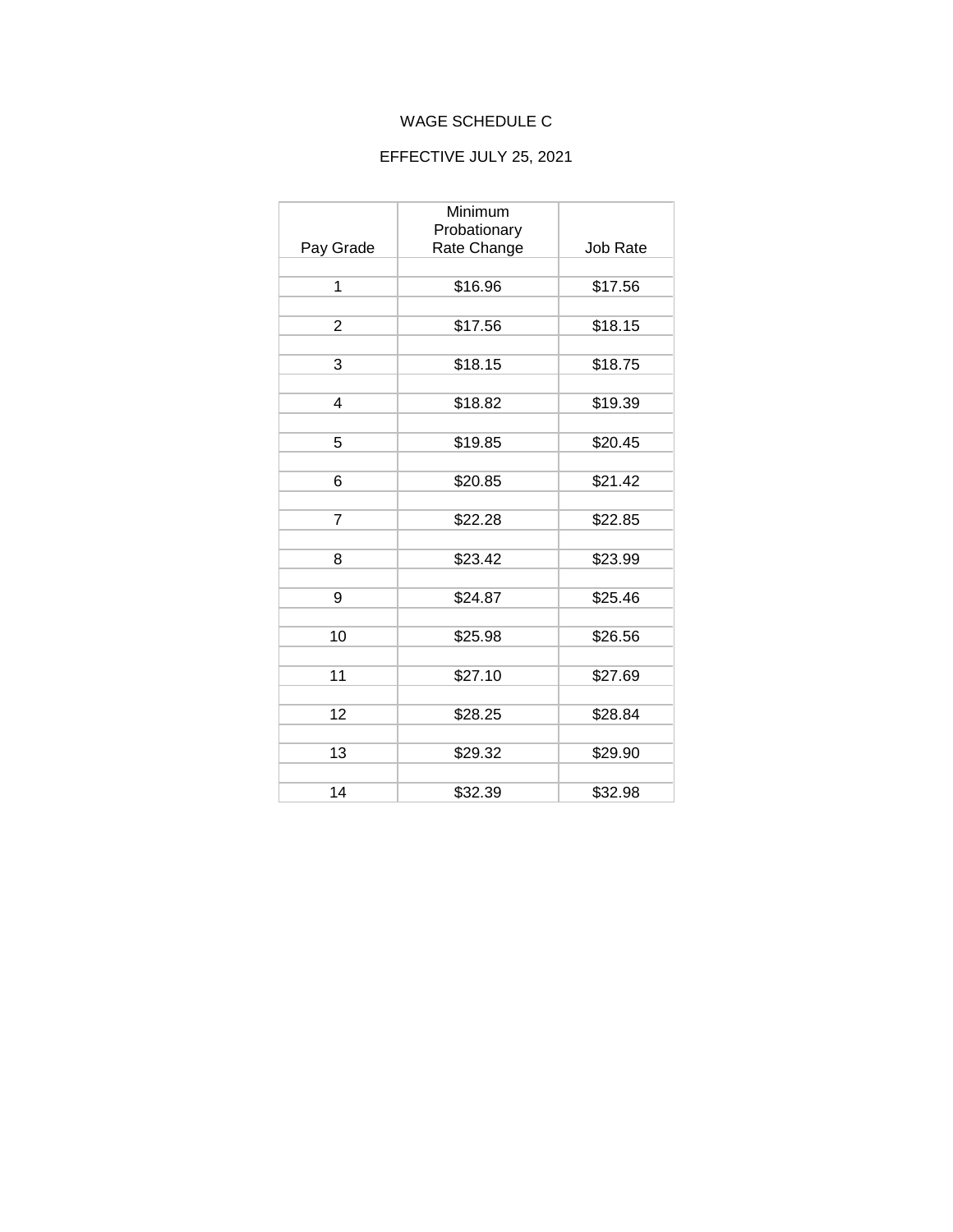#### WAGE SCHEDULE D

# EFFECTIVE JULY 24, 2022

|                | Minimum      |          |
|----------------|--------------|----------|
|                | Probationary |          |
| Pay Grade      | Rate Change  | Job Rate |
|                |              |          |
| 1              | \$17.47      | \$18.09  |
|                |              |          |
| 2              | \$18.09      | \$18.69  |
|                |              |          |
| 3              | \$18.69      | \$19.31  |
| 4              | \$19.38      | \$19.97  |
|                |              |          |
| 5              | \$20.45      | \$21.06  |
|                |              |          |
| 6              | \$21.48      | \$22.06  |
|                |              |          |
| $\overline{7}$ | \$22.95      | \$23.54  |
| 8              | \$24.12      | \$24.71  |
|                |              |          |
| 9              | \$25.62      | \$26.22  |
|                |              |          |
| 10             | \$26.76      | \$27.36  |
|                |              |          |
| 11             | \$27.91      | \$28.52  |
|                |              |          |
| 12             | \$29.10      | \$29.71  |
| 13             | \$30.20      | \$30.80  |
|                |              |          |
| 14             | \$33.36      | \$33.97  |
|                |              |          |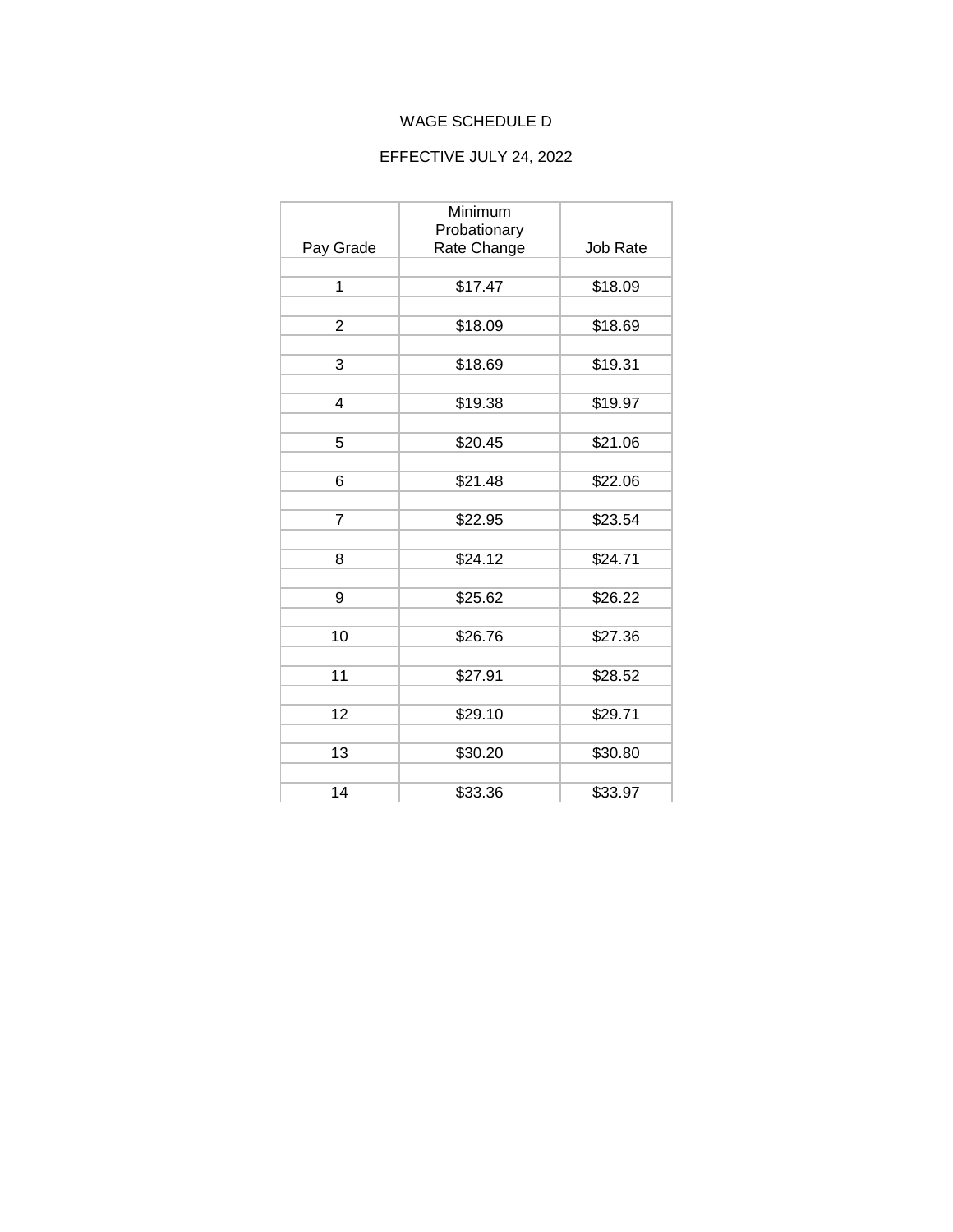### WAGE SCHEDULE E

# EFFECTIVE JULY 23, 2023

|                | Minimum      |          |
|----------------|--------------|----------|
|                | Probationary |          |
| Pay Grade      | Rate Change  | Job Rate |
|                |              |          |
| 1              | \$17.99      | \$18.63  |
|                |              |          |
| 2              | \$18.63      | \$19.25  |
|                |              |          |
| 3              | \$19.25      | \$19.89  |
| 4              | \$19.96      | \$20.57  |
|                |              |          |
| 5              | \$21.06      | \$21.69  |
|                |              |          |
| 6              | \$22.12      | \$22.72  |
|                |              |          |
| $\overline{7}$ | \$23.64      | \$24.25  |
| 8              | \$24.84      | \$25.45  |
|                |              |          |
| 9              | \$26.39      | \$27.01  |
|                |              |          |
| 10             | \$27.56      | \$28.18  |
|                |              |          |
| 11             | \$28.75      | \$29.38  |
|                |              |          |
| 12             | \$29.97      | \$30.60  |
| 13             | \$31.11      | \$31.72  |
|                |              |          |
| 14             | \$34.36      | \$34.99  |